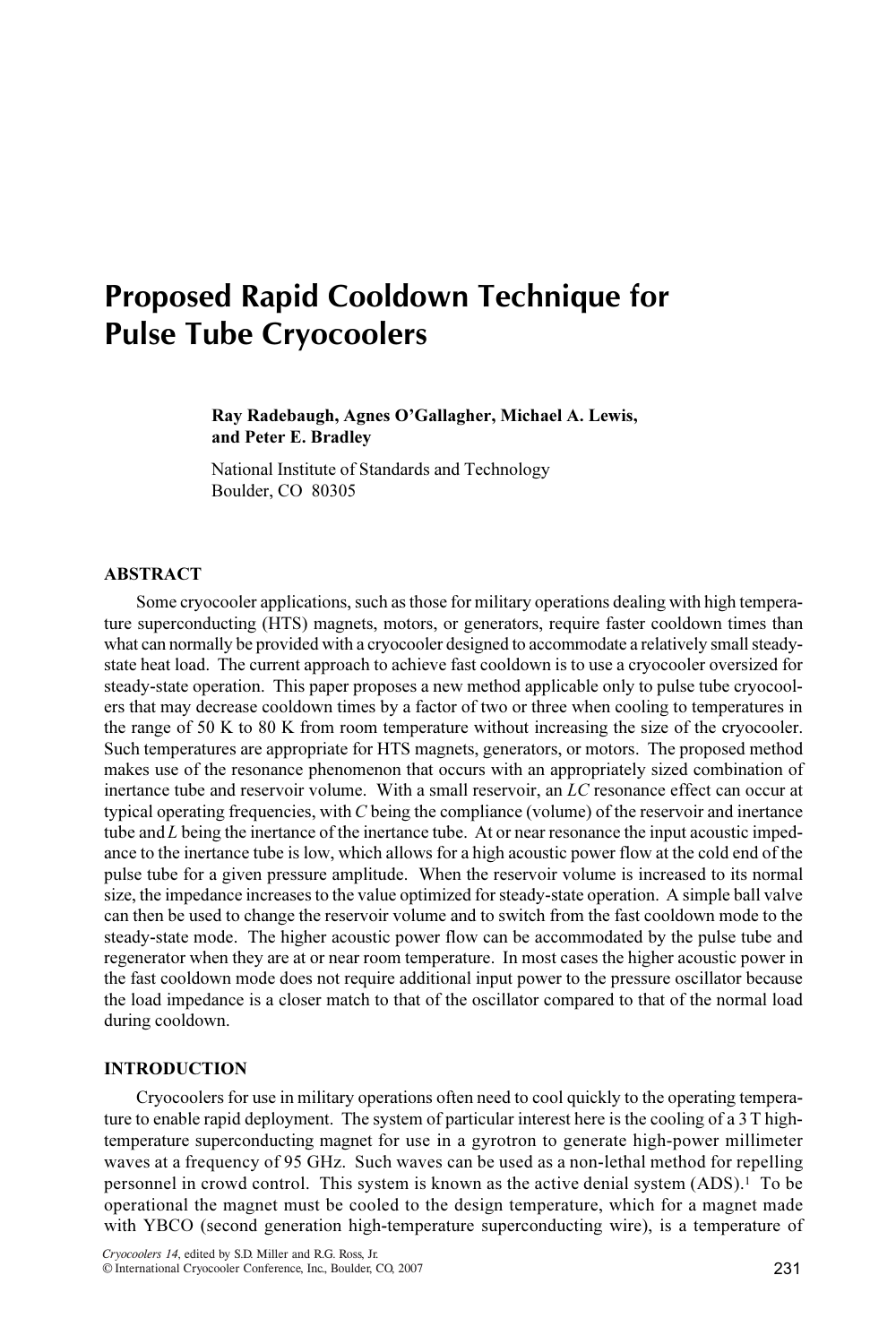about 50 to 60 K. The mass of a YBCO magnet for this application is about 20 kg. Typically the cooldown time for this mass may be about 16 hours when a cryocooler designed for high efficiency and low mass is used. For the active denial system considered here cooldown times less than four hours are often desired. The net refrigeration power required at 50 K to maintain the magnet at 50 K is estimated to be 50 W. The cooldown time is inversely proportional to the refrigeration power provided by the cryocooler over the entire temperature range from ambient down to the operating temperature. Typically, the net refrigeration power available at room temperature is much larger than that available at the cold operating temperature, partly because the thermal losses, such as conduction, radiation, and regenerator ineffectiveness are zero or very small at room temperature.

To decrease the cooldown time the net refrigeration power should be increased beyond that normally available over the whole temperature range. However, the size and mass of the system will depend on the maximum net refrigeration power the system can provide at the cold operating temperature. The PV power provided by the compressor is highest when the cold end is at its lowest temperature, even though the net refrigeration power is higher at the higher temperatures. Ideally we need to find some method for increasing the net refrigeration power at the higher temperatures without increasing the size and mass of the system, and still keeping the input power less than the maximum capability of the compressor. For Gifford-McMahon and rotary Stirling cryocoolers an increased speed at the higher operating temperatures can be used to provide a faster cooldown time. For Stirling and pulse tube cryocoolers using linear-resonant pressure oscillators (compressors) the speed cannot be increased significantly because the offresonant condition of the compressor would lead to low efficiency. We describe here a method that should allow the cold head of a pulse tube cryocooler driven by a linear-resonant compressor to accept nearly the full PV power output of a compressor over the entire temperature range of the cold end. As a result, the cooldown time may be decreased by a factor of two or three compared with that of a pulse tube cryocooler not utilizing the fast cooldown technique.

## **COOLDOWN TIME**

## Thermodynamics

The first-law energy balance for the cold end of a cryocooler is given by

$$
\dot{Q}_{net} = -mc_p \frac{dT}{dt},\tag{1}
$$

where *m* is the mass of the object being cooled,  $c_p$  is the specific heat of the object, T is temperature and  $t$  is time. The incremental cooling time per unit mass is then given as

$$
-\frac{dt}{mdT} = \frac{c_p}{\dot{Q}_{net}}.\tag{2}
$$

The cooldown time  $\Delta t$  per unit mass to reach  $T_2$  (50 K) from a starting temperature of  $T_1$  (300 K) is found by integrating Eq. (2) to obtain

$$
\frac{\Delta t}{m} = \int_{T_2}^{T_1} \frac{c_p}{Q_{net}} dT.
$$
\n(3)

For the examples to be considered here we assume the mass to be cooled to have the specific heat of stainless steel, as shown in Fig. 1, a major component of composite YBCO tape.

## **Example with Gifford-McMahon Cryocooler**

The load curve of a typical Gifford-McMahon (GM) cryocooler<sup>2</sup> that meets the 50 W net refrigeration requirement is shown in Fig. 2. The input power is 7.5 kW, and the mass of the complete cryocooler system (including compressor) is 138 kg. The ratio of specific heat to the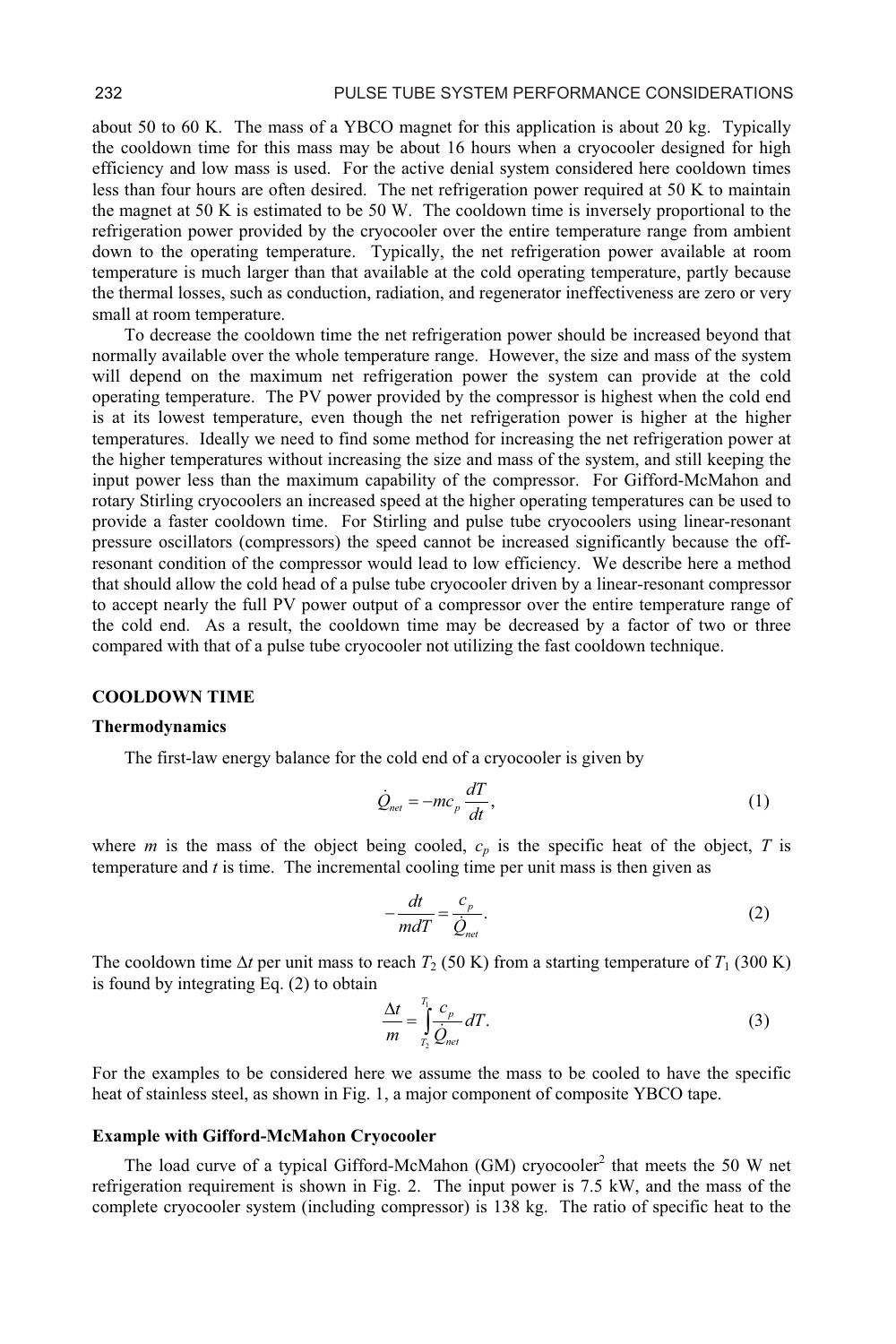

Figure 1. Specific heat of stainless steel 304.



Figure 2. Load curve of a typical Gifford-McMahon cryocooler that provides 200 W at 50 K.

net refrigeration power of this GM cryocooler is shown in Fig. 3. The average value over the temperature range from 50 to 300 K is shown as a dashed line in this figure and gives a cooldown time of about 1 hr for the 20 kg of stainless steel.

## **Example with Stirling Cryocooler**

The load curve of a lightweight Stirling cryocooler<sup>3</sup> is given in Fig. 4. Though the no-load temperature is about 50 K, we use this example to illustrate certain features of cryocoolers using linear resonant compressors. The net refrigeration power of this cooler at 60 K is about 10 W, which means that about five of these coolers would be required to provide 50 W at 60 K. Ideally one cryocooler with five times the cooling power would be used. The input power would then be about 1500 W and the cooler mass would be somewhat less than 45 kg. Figure 5 shows the cooling time for stainless steel with one of these cryocoolers. A cooldown time to 60 K for 20 kg of stainless steel is indicated in the figure to be 10.7 hours. For a cooler with five times the cooling capacity the cooldown time would be 2.1 hours.

Though this cryocooler cannot provide the necessary cooling power at 50 K, we show this example to illustrate some qualitative features about the input power of regenerative cryocoolers. Figure 6 shows the input power for this cryocooler as a function of the cold-end temperature. We note that even though the input power is 300 W when the cooler is cold, the input power is only about 170 W when the cold tip is at room temperature. This reduced input power at warmer temperatures is characteristic of regenerative cryocoolers and is explained in the next section.



Figure 3. Specific cooling time for stainless steel 304 with the load curve of the Gifford-McMahon cryocooler shown in Fig. 2.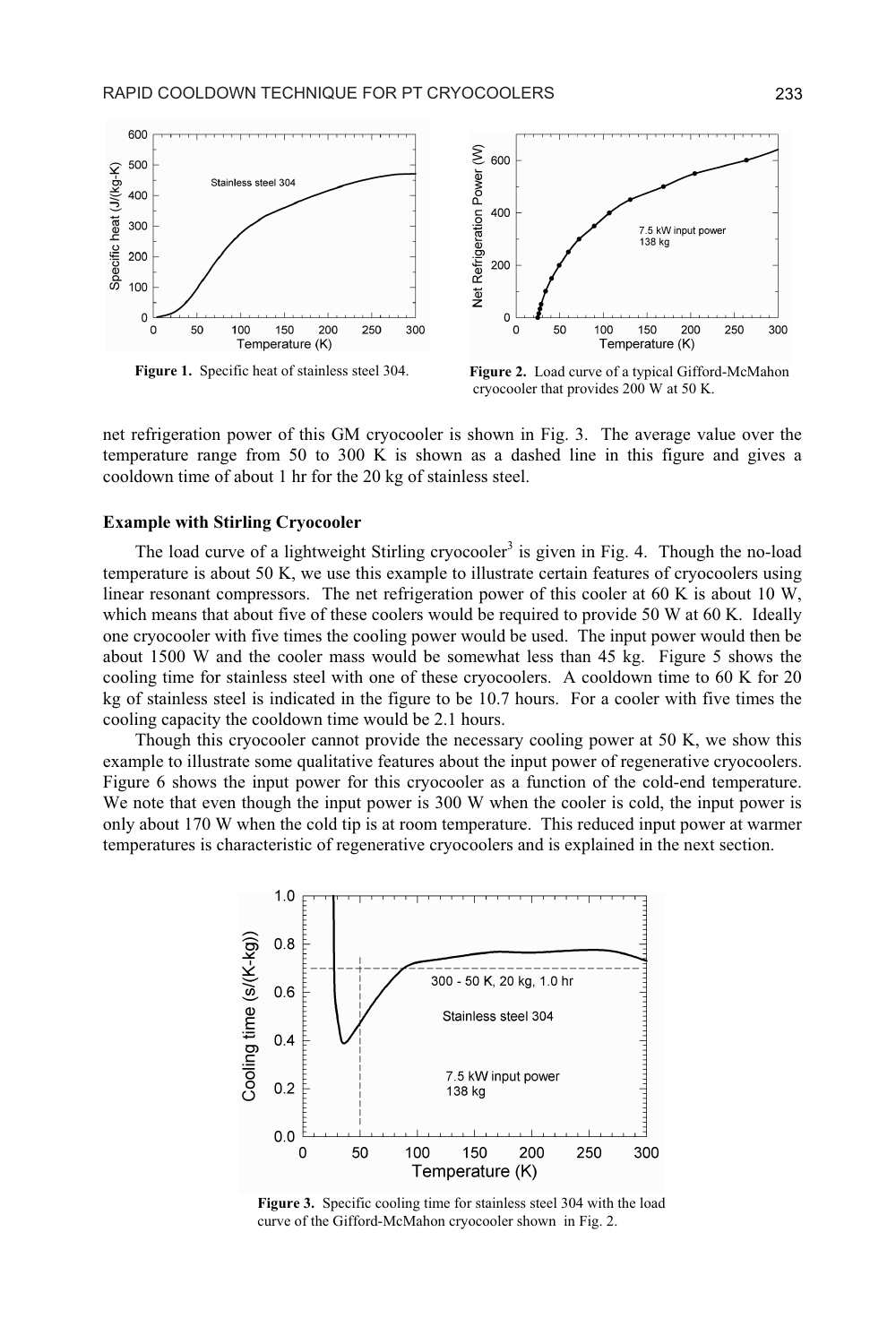

Figure 4. Load curve of a light weight Stirling cryocooler. Figure 5. Specific cooling time for stainless steel



304 with the load curve shown in Fig. 4.

#### Pulse Tube Cryocooler Model

60 Hz with an average pressure of 2.5 MPa and a pressure ratio at the cold end of 1.3. The optimum impedance of the inertance tube provided a phase of  $60^{\circ}$  (pressure leading flow) at the warm end of the pulse tube, and the optimum pulse tube volume forced the phase to be  $30^{\circ}$  at the cold end of the regenerator. Figure 7 shows the calculated net refrigeration power as a function of temperature with the cold end PV power being fixed at 230 W independent of the cold-end temperature. With this PV power a net refrigeration power of at least 50 W at 50 K is achieved. As this figure shows, the net refrigeration power increases with temperature because the losses decrease at higher temperatures. Figure 8 shows the calculated specific cooling time with this pulse tube cryocooler. A 20 kg mass of stainless steel would be cooled to 50 K in about 3.1 hrs with this model refrigerator that requires an input power of about 2.0 kW. The cryocooler mass is estimated to be about 50 kg if reasonable effort is made to minimize the mass. A pulse tube cryocooler was modeled with the NIST software REGEN3.2<sup>4</sup> to optimize the regenerator and a transmission line model for the inertance tube.<sup>5,6</sup> The operating frequency is

## REFRIGERATION POWER AND INPUT POWER

#### Net Refrigeration Power

The net refrigeration power of a cryocooler is given by

**D INPUT POWER**  
\n
$$
\dot{Q}_{net} = \dot{Q}_{gross} - \dot{Q}_{losses},
$$
\n(4)

where  $\dot{Q}_{\text{cross}}$  is the gross refrigeration power and  $\dot{Q}_{\text{losses}}$  is the sum of all the thermal losses, such as radiation, conduction, regenerator ineffectiveness, and expansion irreversibilities. These losses are small when the cold tip is at ambient temperature, but increase as the temperature of



Figure 6. Input electrical power for same cryocooler as for Fig. 4.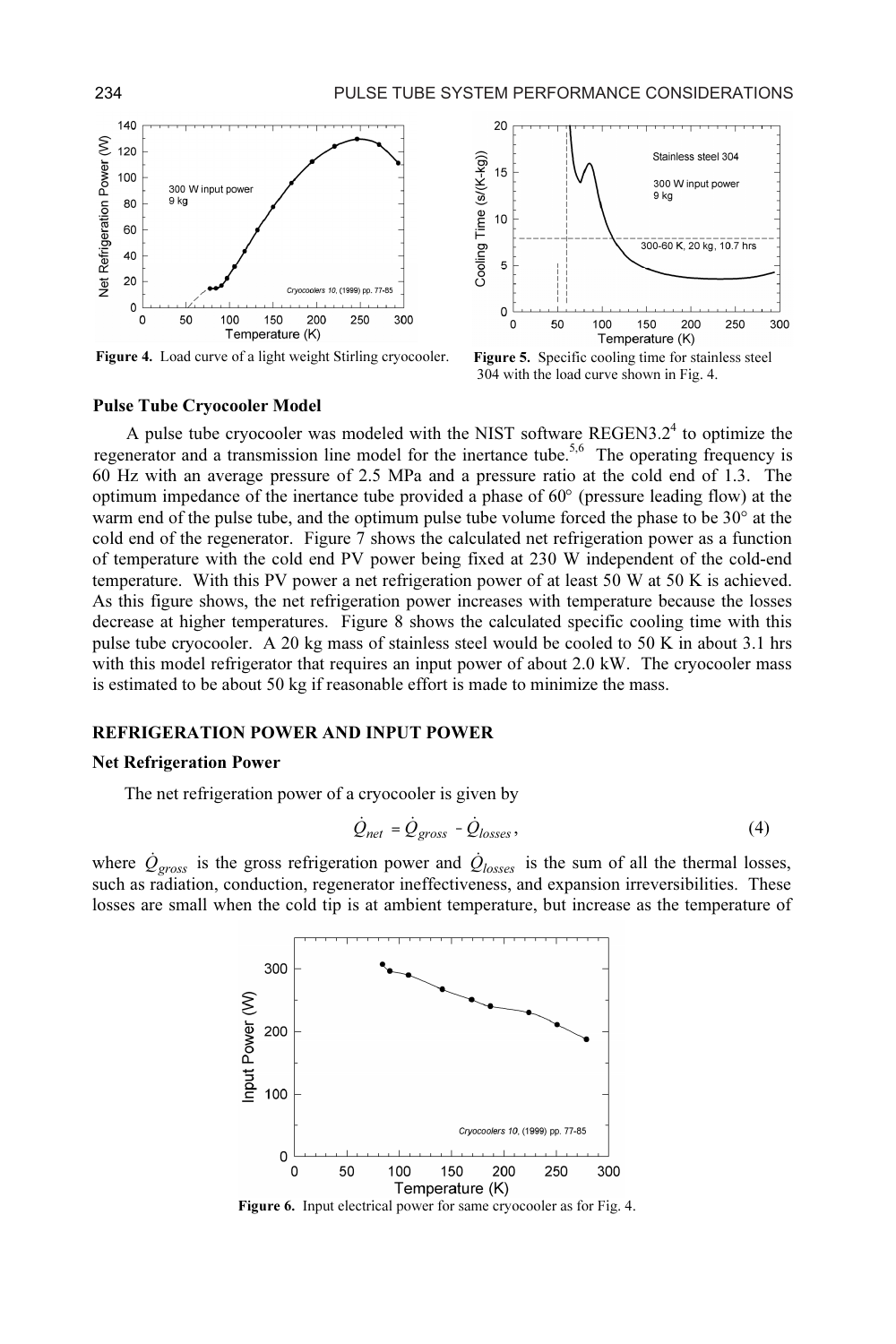

Figure 7. PV power, losses, and net refrigeration **Figure 7.** PV power, losses, and net retrigeration<br>power calculated for the model pulse tube cryocooler.<br>the cryocooler



tube cryocooler.

the cold tip decreases. The gross refrigeration power for a Stirling or Gifford-McMahon (GM) cryocooler is simply the PV power of the displacer, which is equal to the acoustic power flow in the working fluid at the cold end. For the pulse tube cryocooler the gross refrigeration power is also equal to the acoustic power flow at the cold end.<sup>7</sup> Thus, for regenerative cryocoolers the gross refrigeration power can be given by the displacer, which is equal to the acoustic power flow<br>the pulse tube cryocooler the gross refrigeration power<br>at the cold end.<sup>7</sup> Thus, for regenerative cryocoolers t<br>by<br> $\dot{Q}_{gross} = \langle P_d \dot{V} \rangle_c$ , (5)

$$
\dot{Q}_{gross} = \langle P_d \dot{V} \rangle_c, \tag{5}
$$

where  $P_d$  is the dynamic pressure,  $\dot{V}$  is the volume flow rate, the  $\langle \rangle$  brackets indicate a time averaged value over one cycle, and the subscript  $c$  refers to the cold end. For Stirling and GM cryocoolers the displacer operating at a given frequency determines the volume flow rate. Because the displacer is designed to be at nearly full stroke when operating cold, there is no way to increase the flow rate beyond the design value, unless the speed is increased, which can be done only in GM cryocoolers or Stirling cryocoolers that are not using a linear-resonant compressor. When the cold tip is warm the dynamic pressure in Stirling or Stirling-type pulse tubes will increase some, but we will ignore that small effect in our analysis here.

In Stirling-type pulse tube cryocoolers where a fixed orifice or inertance tube is used to provide the optimum flow rate when the cold end is cold, the cold-end volume flow will not change when the cold end is at 300 K because the flow impedance (orifice or inertance tube) is always at 300 K (at least for a single-stage cooler). However, the goal of this paper is to show how this impedance can be changed very easily to allow for an increased flow and PV power at the cold end of the pulse tube. This method is discussed in a later section.

## Input PV Power

During normal operation with the cold tip at some low temperature, the temperature gradient During normal operation with the cold the at some low temperature, the temperature gradient<br>
in the regenerator causes the ideal input acoustic power and compressor PV power to be higher<br>
than that at the cold end by the than that at the cold end by the ratio

$$
\frac{\langle P_d \vec{V} \rangle_h}{\langle P_d \vec{V} \rangle_c} = \frac{T_h}{T_c},\tag{6}
$$

where  $T_h$  is the hot temperature and  $T_c$  is the cold temperature. The ratio increases when pressure drop in the regenerator is taken into account. Equation (6) shows that when the cold end is at 300 K the input PV power will be the same as that at the cold end when pressure drop is ignored. Because the PV power at the cold tip is limited by the displacer stroke or the impedance in the pulse tube cryocooler, the input PV power with the cold end warm will be much less than the input power when the cold end is cold. For a normal operating temperature of 50 K the ideal input power will be reduced by a factor of six when the cold end is at 300 K.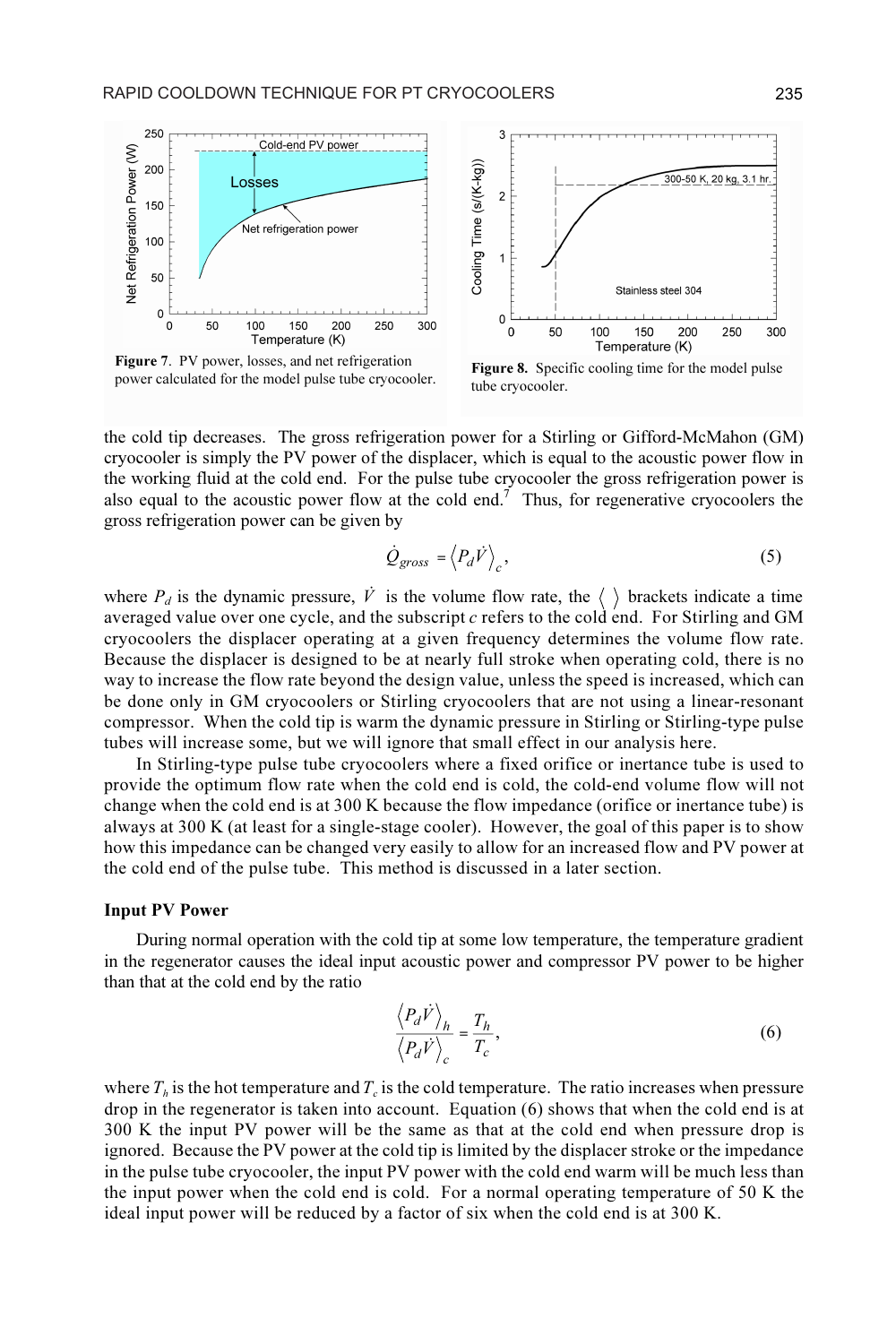#### Input Electrical Power

The conversion of electrical input power to PV or acoustic power is accomplished in the compressor with some efficiency. The efficiency can be high (near 80 %) when the flow impedance of the load matches that of the compressor (compressor operating at its resonance condition), but it can be much less when the impedances are not matched. The flow impedance of the cryocooler or compressor is gi condition), but it can be much less when the impedances are not matched. The flow impedance of the cryocooler or compressor is given by

$$
Z = \frac{P}{\dot{V}},\tag{7}
$$

where the bold symbols indicate the variables are time dependent and can be represented by sinusoidal or complex variables. A cryocooler is normally optimized to have its input impedance match that of the compressor when the cryocooler is cold. When the cold end is warm the input impedance of the cryocooler is significantly increased because of the lower input flow rate indicated by Eq. (6). When starting from 300 K, the mismatched load causes the compressor efficiency to be significantly lower than when the cold tip reaches its normal operating temperature. Thus, the actual input power during startup may only be slightly less than the value when the cold end is at 50 K, even though the input PV power is about six times less according to Eq. (6). Figure 6 shows the input electrical power of the Stirling cryocooler discussed earlier. As indicated in this figure the input electrical power is somewhat reduced when the cold end is warm, but not as much as the temperature ratio would suggest for the PV power. This impedance mismatch during startup significantly limits any increase in PV power that could be delivered to the cold end even if the cold end could accept more flow.

## ADJUSTABLE FLOW IMPEDANCE

### Inertance Tube

With Stirling-type pulse tube cryocoolers operating at relatively high frequencies an which surfing-type purse there eryocoolets operating at regardery lingif inequencies and inertance tube is used to obtain the optimum impedance.<sup>7</sup> The transmission line model can be used to obtain the impedance of the inertance tube.<sup>5,6</sup> Typically the phase of the optimum impedance at the inertance tube entrance is about  $60^\circ$ . To achieve such a phase the reservoir volume at the end of the inertance tube is normally made rather large compared with the volume of the inertance tube, although for acoustic power flows greater than about 100 W it is possible to achieve such a phase even with zero reservoir volume as long as the inertance tube volume is made sufficiently large. We have shown previously that the impedance of the inertance tube can be varied significantly by the size of the reservoir volume.<sup>8</sup> As a result, the acoustic power at the inlet to the inertance tube for a fixed pressure amplitude can be varied considerably by varying the reservoir volume. Figure 9 shows this variation of acoustic power with reservoir volume for



Figure 9. Acoustic power at the inlet to the inertance tube vs. the reservoir volume for the model pulse tube cryocooler.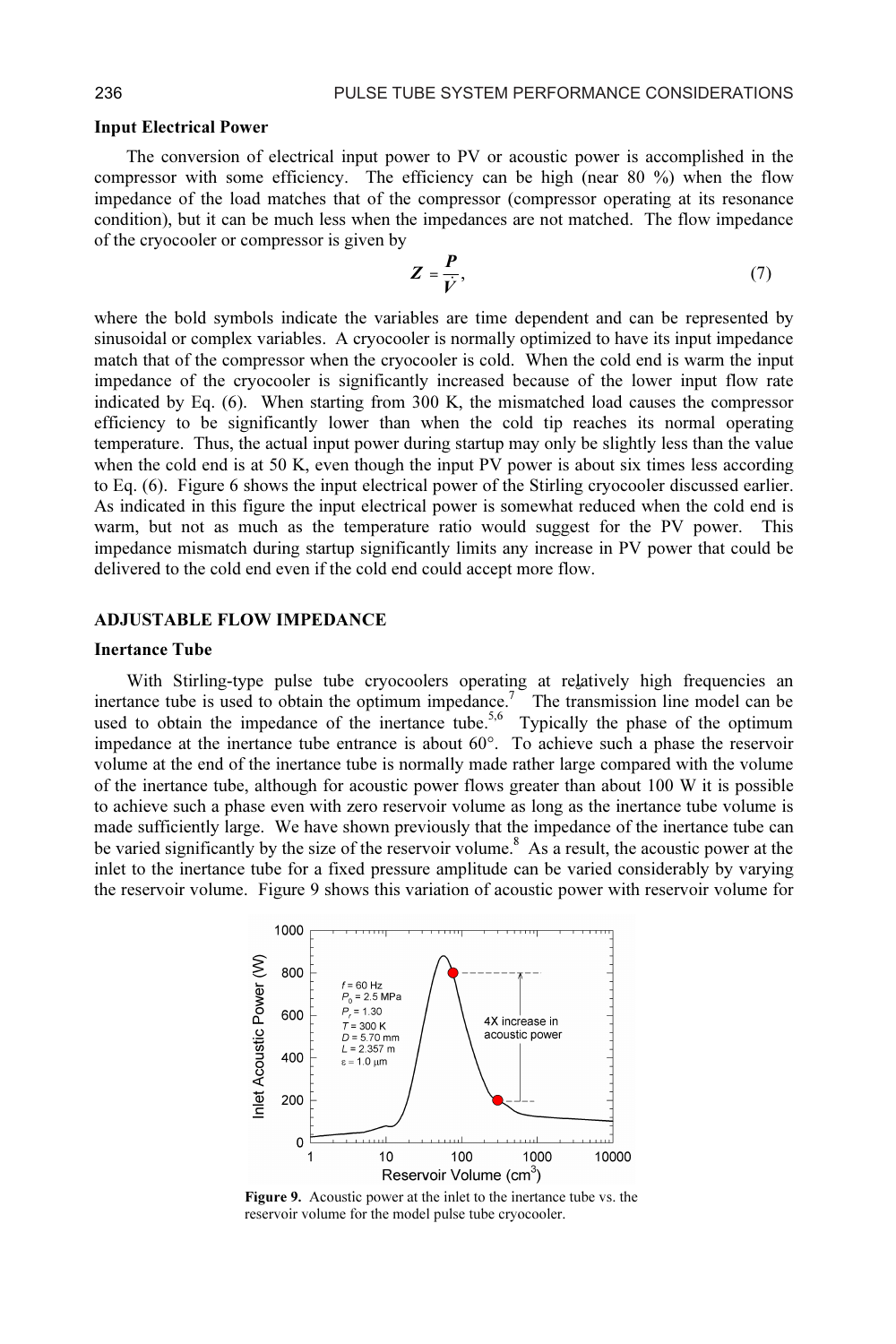the pulse tube model considered here. With a volume of 300 cm<sup>3</sup> the acoustic power according to the transmission line model is shown to be 200 W and the phase of the impedance is  $60^{\circ}$ . As the reservoir volume is reduced the acoustic power is increased and reaches a maximum of about 900 W for a reservoir volume of about 60 cm<sup>3</sup>. With that volume the impedance reaches a minimum and the phase becomes zero. Such a condition represents a resonant effect in the system analogous to a  $LC$  resonance in an electrical system. Here  $L$  is analogous to the inertance of the inertance tube and  $C$  is analogous to the compliance of the inertance tube and reservoir volume.

## **Variable Reservoir Volume**

As shown in Fig. 9 the acoustic power at the inlet to the inertance tube can be increased from 200 W to 800 W by changing the reservoir volume from 300 cm<sup>3</sup> to about 75 cm<sup>3</sup>, an increase by a factor of four. With the smaller reservoir volume the phase of the impedance is decreased to about 10°, which is much less than the optimum phase for the case when the system is cold. However, when the system is warm such a phase is close to an optimum for the regenerator and for an impedance match with the compressor, as will be shown later. Thus, we propose that a faster cooldown time can be achieved by using the simple arrangement shown in Fig. 10. During startup when the system is at 300 K the valve between the two reservoirs is closed so that the reservoir volume seen by the inertance tube is volume #1, which for this case is about 75 cm<sup>3</sup>. The high acoustic power flow into the inertance tube causes the acoustic power at the cold end to increase with a subsequent increase in the net refrigeration power when the system is warm. The regenerator and the pulse tube are not designed to accommodate the high power flow during normal operation at the low temperatures, but at high temperatures where the losses are small, the net refrigeration power is significantly increased by the higher acoustic power flow. When the cold end reaches some low temperature (about 100 K in this example) the valve is opened to the larger reservoir #2 (225 cm<sup>3</sup>) so that the total reservoir volume seen by the inertance tube becomes 300 cm<sup>3</sup>. With that volume the system has the optimum impedance for operation at 50 K. The valve shown in Fig. 10 should be a ball or plug valve that offers a low flow resistance when it is open. If desired, the valve could be electrically controlled to allow for automatic operation at the optimum temperature of the cold end.

## **RAPID COOLDOWN**

## **Calculated Cooldown Time**

Figure 11 shows the cold-end PV (acoustic) power and the net refrigeration power when the rapid cooldown procedure is used for temperatures down to 100 K before switching to the normal configuration with the lower PV power. Figure 12 shows the cooling time under this mode of operation. The calculated cooldown time to 50 K for the 20 kg of stainless steel is shown to be about 1.6 hrs as opposed to 3.1 hrs without using the rapid cooldown technique. The use of another valve and reservoir volume could be used to decrease the cooldown time



Figure 10. Schematic of a pulse tube cryocooler with two reservoirs and a control valve that is closed to give a small impedance of the inertance tube and provide for fast cooldown.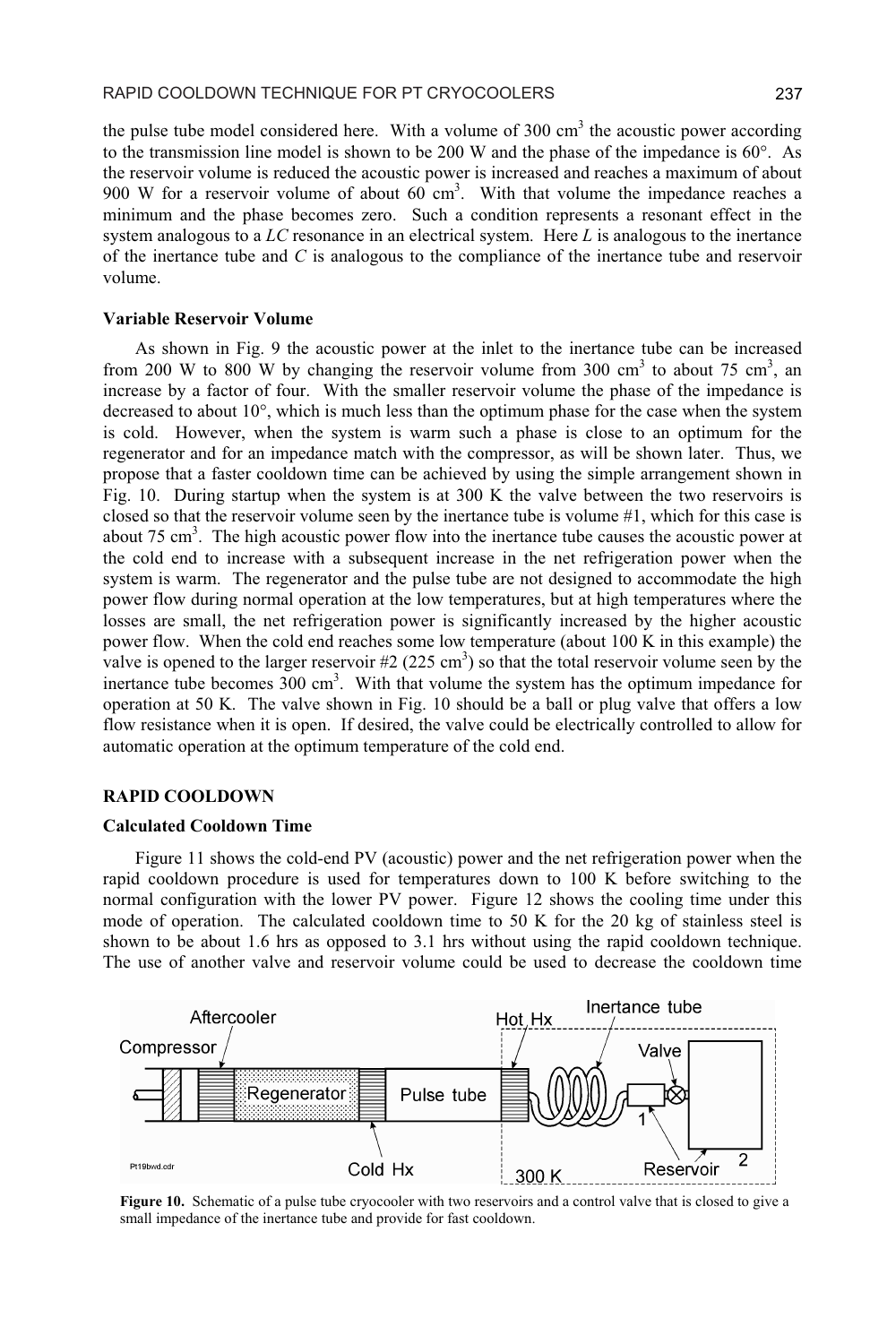

power calculated for fast and normal cooldown processes.



Figure 12. Specific cooling times for the model pulse tube cryocooler calculated for fast and normal cooldown processes.

further, but the gain will not be so large. Ideally, an infinitely variable reservoir volume could be used, but the practical problems may not warrant such a refinement.

## Compressor Impedance Matching

The flow impedance of the model pulse tube cryocooler as given by Eq. (7) at the inlet to the aftercooler when the system is at its normal operating temperature of 50 K is 41.7 MPa s/m<sup>3</sup> at a phase of -39.2° (pressure lagging flow). We assume that a compressor designed to drive this model pulse tube cryocooler would have the maximum efficiency (resonance) at this same impedance. A representative impedance map<sup>9</sup> showing contours of compressor efficiency for such a linear-resonant compressor is shown in Fig. 13. Because such a compressor was designed The PV power at the cold end is calculated to be about 233 W and that at the warm end is 1742 W. If the system is started at 300 K under normal conditions with the same reservoir volume, the load impedance at 300 K is calculated to be 111.4 MPa·s/m<sup>3</sup> at a phase of -61.6°. This considerably higher value of impedance forces the compressor to be operating far removed from its resonant condition and reduces the compressor efficiency to about 60 %, as shown in Fig. 13. When the small reservoir is used for a rapid cooldown, the impedance at 300 K is 45.6 MPa  $\text{s/m}^3$ compressor will have nearly its same high efficiency at startup as it has during steady-state operation at the cold temperature. Figure 14 shows the variation of the input PV power and the estimated input electrical power (assuming a compressor efficiency of 80 % at the optimum load impedance) with the cold end temperature for both the normal cooldown procedure and the fast at a phase of -54.7°, which is much closer to the optimum value, as shown in Fig. 13. Thus, the for this particular load at 50K, the efficiency is shown to be at the highest value of about 80 %.



Figure 13. Estimated impedance map of compressor.



Figure 14. PV and electrical input power for compressor during normal and fast cooldown procedures, assuming a compressor efficiency of 80 % for both cases.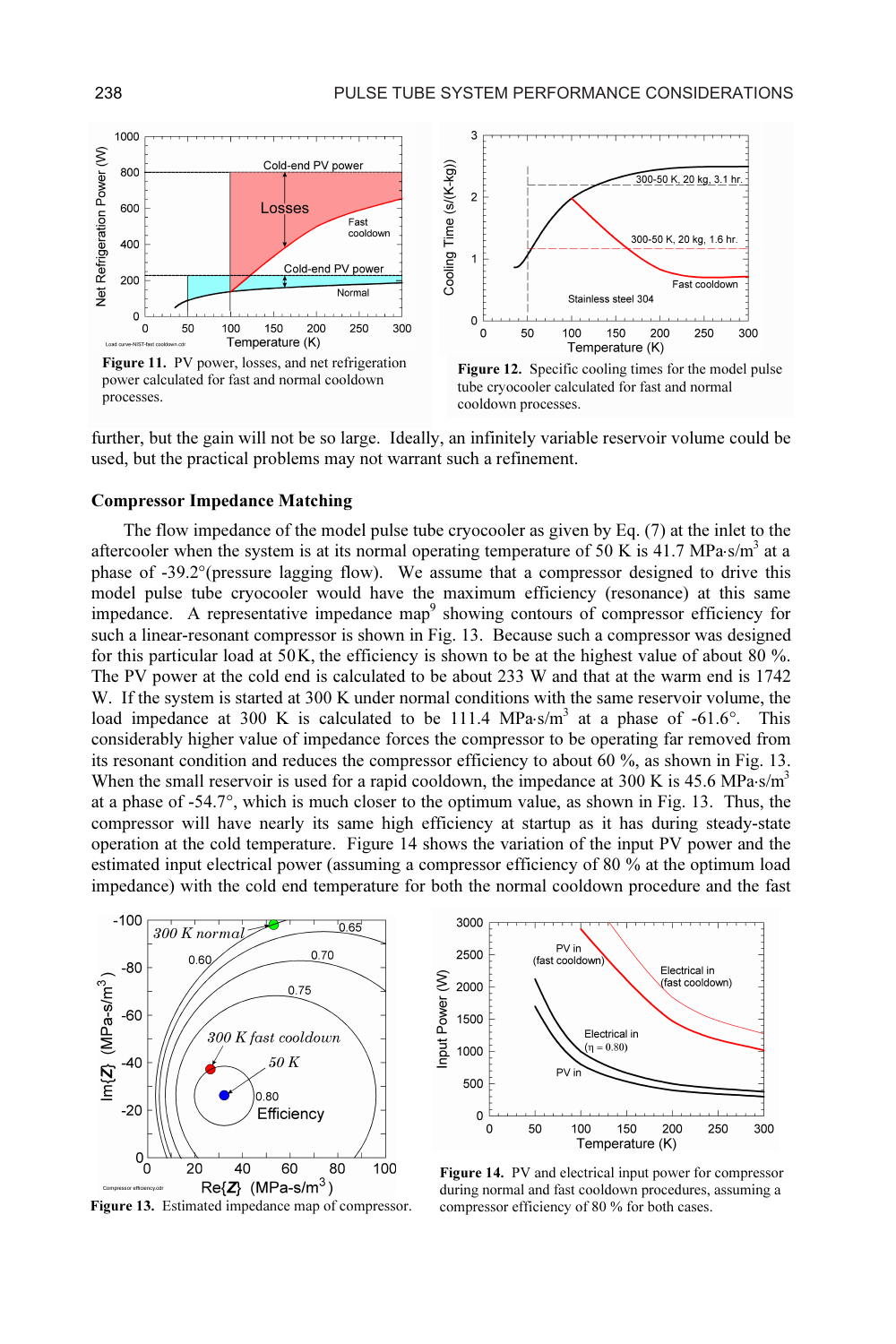cooldown procedure. The fast cooldown procedure allows the compressor to output much more PV power under high efficiency conditions. As Fig. 14 shows the input electrical power exceeds 3000 W at a temperature of 130 K, which may be over the maximum rated power of the compressor. Thus, it may be necessary to switch to the large reservoir at 130 K instead of 100 K. Ideally, the use of another valve and intermediate reservoir could be used at this temperature to maintain a relatively fast cooldown.

# **CONCLUSION**

We have shown that the cooldown time for pulse tube refrigerators designed to cool a superconducting magnet to 50 K with 50 W of net refrigeration power can be decreased by a factor of two or more by increasing the acoustic power flow at the cold end during startup when losses are small. The acoustic power is reduced to the design value when the temperature reaches about 100 K. Normally the acoustic power at the cold end in regenerative cryocoolers is a fixed value determined by the displacer stroke in a Stirling or GM cryocooler, or by the impedance of the inertance tube in a pulse tube cryocooler. The impedance of the inertance tube can be changed by varying the volume of the reservoir attached to the end of the inertance tube. For the pulse tube cryocooler modeled here the optimum impedance allowed 200 W of acoustic power at the cold end when the pressure ratio in the system was 1.3. The inertance tube provided a phase shift of 60° under these conditions and used a reservoir volume of 300  $\text{cm}^3$ . By decreasing the reservoir volume to about 75 cm<sup>3</sup> during startup from 300 K, the inertance tube/reservoir volume combination is close to a LC resonance condition that leads to a reduction in the impedance and an increase in the acoustic power through the inertance tube. This power is increased to about 800 W, which leads to a large increase in the net refrigeration power at 300 K and a faster cooldown. For 20 kg of stainless steel the normal cooldown time calculated for this pulse tube cryocooler model is 3.1 hours, but the rapid cooldown technique described here results in a cooldown time to 50 K of 1.6 hours. We have also shown that during normal cooldown there is a large impedance mismatch with the compressor that causes a low compressor efficiency during the initial stages of the cooldown. The rapid cooldown technique described here maintains a better impedance match to the compressor, which maintains a rather high compressor efficiency even at startup. The total input electrical power at startup with the rapid cooldown technique is still less than the 2000 W steady-state value required when the cold end has reached 50 K and the impedance is set to the design value.

## ACKNOWLEDGEMENT

We acknowledge financial support from Cryomagnetics, Inc. and from the U. S. Air Force Research Laboratory (AFRL) at Wright-Patterson Air Force Base. We also thank M. Coffey of Cryomagnetics and C. Oberly of AFRL/Wright-Patterson for valuable discussions pertaining to superconducting magnets and their cooling requirements for the active denial system.

# **REFERENCES**

- 1. Beason, D., The E-Bomb, Da Capo Press, Cambridge, MA (2005).
- 2. Data provided by Cryomech, Inc. for model AL300.
- 3. Penswick, L. B., "Development of a Light Weight Linear Drive Cryocooler for Cryogenically Cooled Solid State Laser Systems," Cryocoolers 10, Kluwer Academic/Plenum Publishers, New York (1999), pp. 77-85.
- 4. Gary, J., Daney, D. E., and Radebaugh, R., "A Computational Model for a Regenerator," Proc. Third Cryocooler Conf., NIST Special Publication 698 (1985), pp. 199-211; Gary, J. and Radebaugh, R., "An Improved Model for the Calculation of Regenerator Performance (REGEN3.1)," Proc. Fourth Interagency Meeting on Cryocoolers, David Taylor Research Center Technical Report DTRC91/003, January 1991, pp. 165-176.